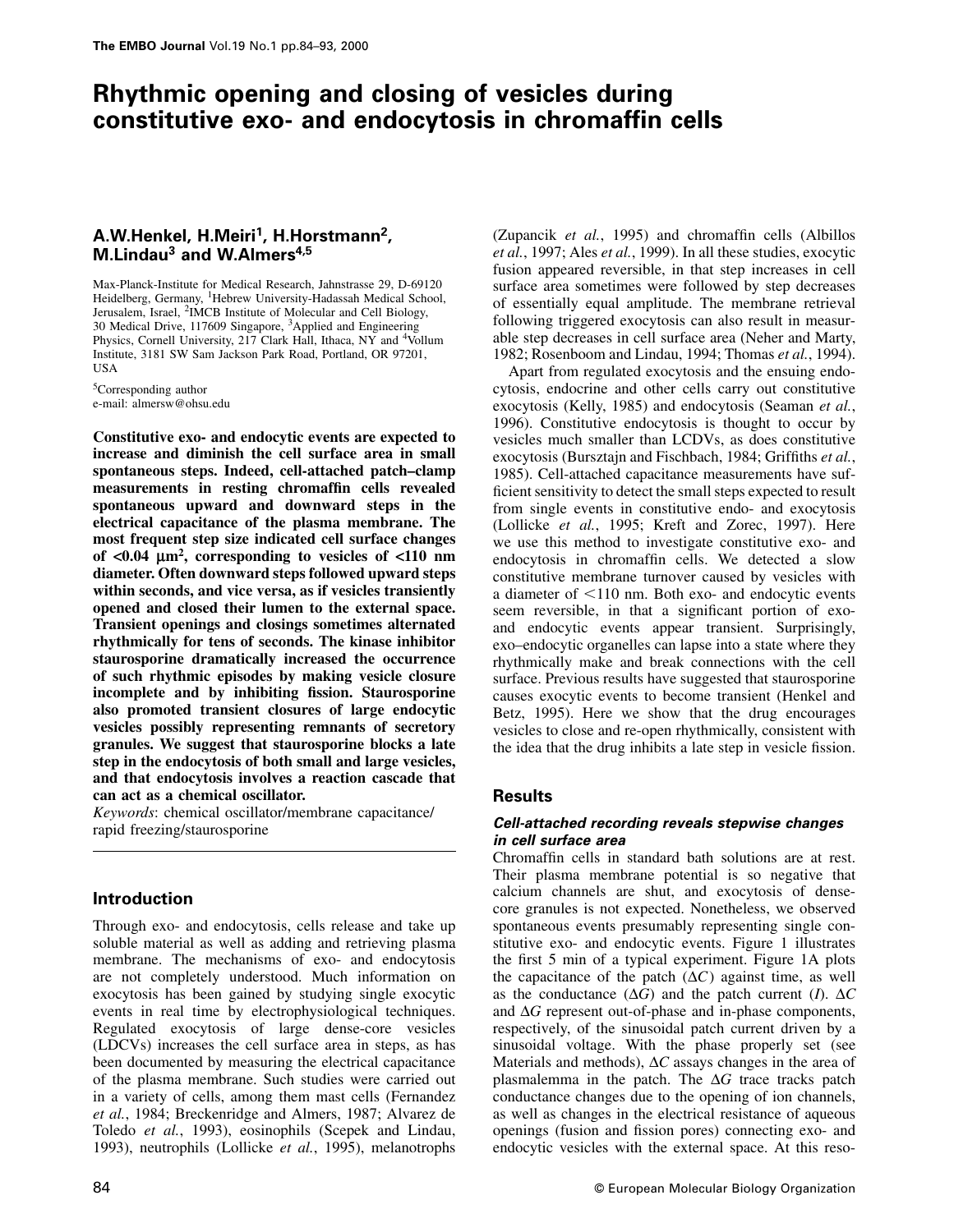



**Fig. 1.** Capacitance steps in chromaffin cells. (**A**) Capacitance (∆*C*), conductance (∆*G*) and current (*I*) traces in a cell-attached recording. Arrowhead, 3 fF capacitance calibration marks. Arrow, a temporary seal instability or ion channel opening caused an inward current and a simultaneous conductance increase. In the original recording, they were accompanied by slight ∆*C* deflections; these were removed by phase-shifting the  $\Delta C$  and  $\Delta G$  traces by –7° relative to  $φ_0$  (see Materials and methods). (**B**) The ∆*C* trace in (A) after subtraction of a sloping baseline and at higher magnification. Steps labeled 1–5 passed our step selection criteria, other deflections did not. (**C**) Steps 1–5 in (B) magnified. C1 shows details of the analysis (see Materials and methods). Regression lines were fitted to the sections of both ∆*C* and ∆*G* traces that are marked by horizontal bars. Their vertical distance at the step position defines the amplitude of the ∆*C* and ∆*G* steps, if any. Standard bath solution.

lution, the most prominent features of the ∆*C* trace are the downward calibration marks at the beginning of the trace (arrowhead) and a slow upward drift. It was gradual, not observed in all recordings and could be increased by making the potential in the pipet negative and thereby depolarizing the membrane patch. Atomic force microscopy has shown that excised membrane patches and vesicles bulge more deeply into the pipet when a negative potential is applied to the pipet (Hörber *et al.*, 1995). Hence the upward drift in Figure 1A probably represents plasmalemma slowly moving into the pipet as an expanding bulge.

The ∆*G* trace remained flat except for a temporary



**Fig. 2.** Capacitance flicker. (**A**) Transient upward step; (**B**) transient downward step; (**C**) repeated cycles of up- and downward steps characteristic of a flicker burst. (A–C) are each from a different cell.

increase in conductance (arrow) caused either by the opening of ion channels in the patch or by a temporary leak in the seal. At the same time, a current flowed from the bath or from the cell into the pipet. In the original trace, there were small simultaneous deflections in the ∆*C* trace but these had been eliminated here by optimization of the phase setting (see Materials and methods). Recordings as in Figure 1A typically continued for 15–20 min.

Figure 1B divides the ∆*C* trace into segments to show it at higher magnification and time resolution. Several deflections appear that are not readily seen in Figure 1A; five of them (indicated by numbers) passed our criteria for capacitance steps (see Materials and methods) and may represent single endo- and exocytic events. Figure 1C shows each deflection at still higher gain, along with the accompanying ∆*G* trace. Regression lines (dashed) were fitted to the ∆*C* segments indicated by horizontal bars in Figure 1C1; they formed the basis for deciding whether or not to accept the step and for determining its amplitude. Three downward and two upward steps suggest three endo- and two exocytic events, respectively.

Often a ∆*C* step was followed by another of similar amplitude but opposite direction ('capacitance flicker'), as if either an exocytic vesicle fused with the plasmalemma but then disconnected (Figure 2A) or an endocytic vesicle budded off the plasmalemma and then reconnected (Figure 2B). Note that both the transient upward and downward ∆*C* steps in Figure 2B were associated with a transient increase in the ∆*G* trace, indicating that the fusion pore connecting the vesicle in Figure 2A remained narrow and failed to dilate fully, and that the 'fission pore' connecting the endocytic vesicle in Figure 2B constricted but did not close completely (see later). ∆*G* changes as large as these were not always observed.

More rarely, upward and downward ∆*C* steps alternated rhythmically. Since it is highly unlikely that different vesicles result in alternating up- and downward steps of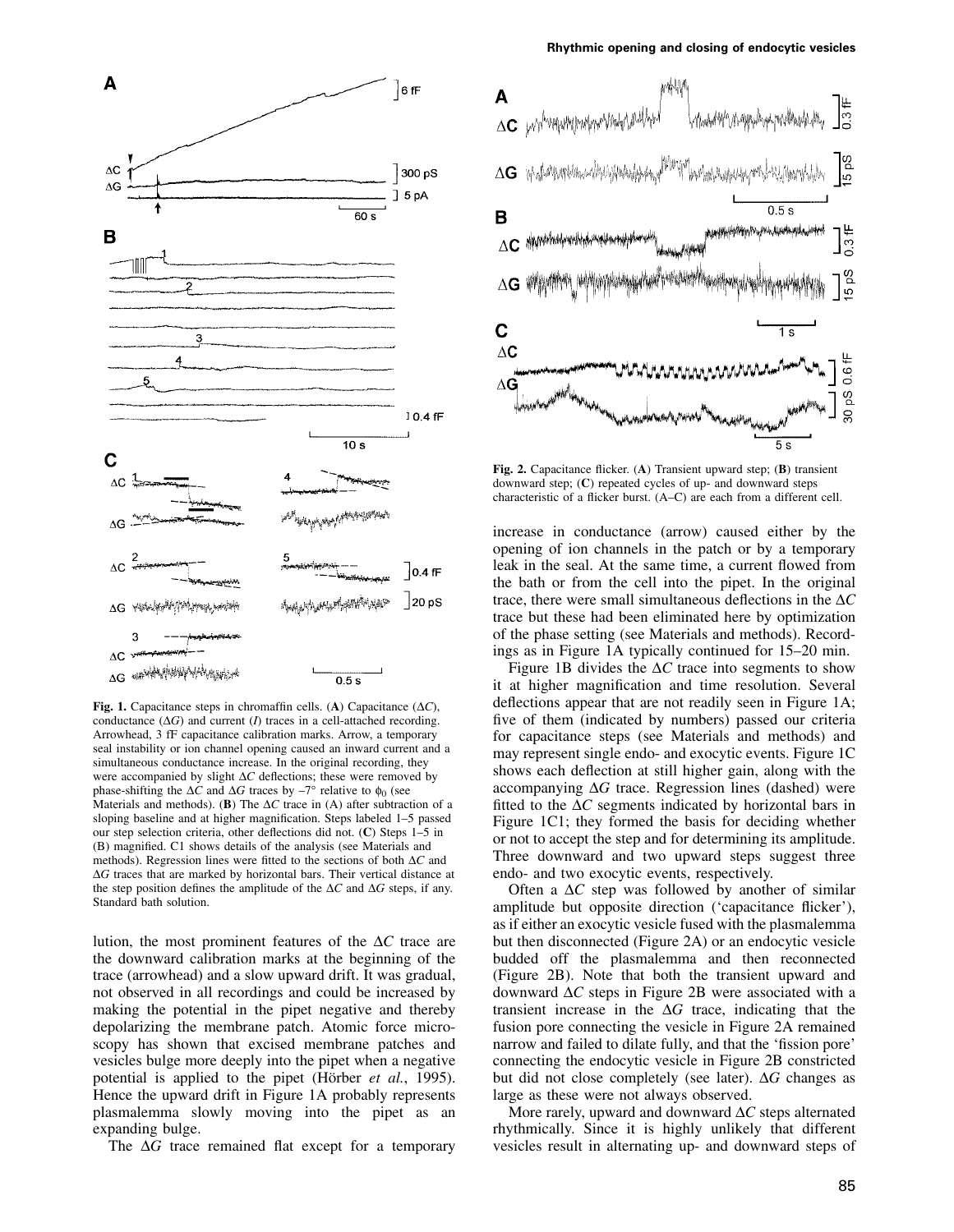

**Fig. 3.** Step amplitude distribution in chromaffin cells. From recordings as in Figures 1 and 2. (A) Steps  $\leq 0.5$  fF, detected as described in Materials and methods. Open bars include all steps passing the selection criteria, including those during flicker bursts as in Figure 2C. Black bars: steps in flicker bursts were excluded except for the first cycle of up–down or down–up pairs. Negative values indicate downward and positive values upward steps. Error bars give the square root of the step count in each bin, scaled to units of frequency. To obtain frequency, counts were divided by total recording time (29.4 h at an r.m.s. noise level of 0.05 fF or better in 106 cells). (**B**) Steps between 0.5 and 4 fF sorted into 0.25 fF bins; ordinates were divided by 5 to make frequencies applicable to 0.05 fF bins as in (A).

such similar amplitudes, we suggest that a single vesicle repeatedly broke and re-made an electrical connection with the cell surface (Figure 2C). A more thorough description of such capacitance flicker is given later. Bursts of flicker were seen in five of 106 cells. Although times between up and down steps varied considerably from episode to episode, individual open and close times were closely similar within the same flicker burst (see later, Figure 4).

## *Spontaneous exo- and endocytosis involve small vesicles*

Recordings were made from 106 patches, each on a different cell and yielding from 177 to 1670 s of recording (total 29.4 h) at an r.m.s. noise level of  $\leq 0.05$  fF. The number of exo- and endocytic events was plotted as a histogram in Figure 3A (white bars) with ∆*C* steps sorted into 0.05 fF bins. Amplitudes were plotted positive for exo- and negative for endocytic steps. Since steps  $\leq 0.15$  fF could not be detected reliably, they were not counted even though their frequency may well be high. It is clear nonetheless that most steps in Figure 3A must represent structures smaller than large dense-core granules. Densecore granules have a mean diameter of ~300 nm in electron micrographs (Parsons *et al.*, 1995; Plattner *et al.*, 1997),

and each contributes an average of ~2 fF (Neher and Marty, 1982; Albillos et al., 1997; Moser and Neher, 1997). The great majority of exo- and endocytic steps were 0.4 fF, and the highest frequency steps had amplitudes of  $\leq 0.15$  fF. With a membrane capacitance of 10 fF/ $\mu$ m<sup>2</sup>, spherical vesicles of 0.15–0.4 fF capacitance would have diameters of 70–110 nm. We suggest that most steps in Figure 3A result from the constitutive endo- and exocytosis of small vesicles. Based on their size, most endocytic events in Figure 3A could be clathrin mediated. Larger steps were exceedingly rare (Figure 3B). Only six endoand four exocytic steps  $>1.0$  fF were seen in this data set.

Even though flicker bursts were rare, they accounted for a significant portion of the steps in Figure 3A (white bars). The black bars result from eliminating steps in flicker bursts. They include the first opening or closing of a vesicle as well as the first subsequent step, if any, even if it was in the opposite direction. However, they exclude all subsequent actions of a flickering vesicle. All black bars together correspond to frequencies of one endocytic step every 14 min (1.2 mHz) and one exocytic step every 9 min (1.8 mHz).

Next, steps passing our selection criteria were reexamined visually and selected only when there was no sign of a step in the opposite direction in 3 s intervals either before or afterwards. On average, there was one such solitary exocytic step every 11 min (1.5 mHz) and one solitary endocytic step every 22 min (0.8 mHz). Comparing these frequencies with those given above suggests that 15% of exo- and 35% of endocytic steps were transient.

The low step frequencies are averages, include recordings with no steps at all (35 of 106 patches) and contrast with Figure 1B where five steps occurred in  $\sim$ 5 min. Most probably exo- and endocytic events occur preferentially at discrete locations on the cell surface, as in clathrinmediated endocytosis (Gaidarov *et al.*, 1999). Thirty-two out of 106 patches had only exocytic and 10 only endocytic steps. At a local level, therefore, exo- and endocytosis are not necessarily in balance.

## *Constitutive membrane turnover is slow in resting chromaffin cells*

We calculated the surface represented by the steps included in Figure 3A (black bars). In 29.4 h of recording, the total amount of membrane exocytosed during events between 0.15 and 0.5 fF was 38.5 fF, and that endocytosed was 17.4 fF. These values must be divided by 0.5 since most steps  $\le 0.5$  fF are detected with  $\sim 50\%$  efficiency (see later). The result is 77 fF for exo- and 35 fF for endocytosis. Larger vesicles exocytosed 18 fF and endocytosed 25 fF in the same patches; we expect to have detected them all. Hence we estimate that a total of 95 fF were added by exocytosis and 60 fF withdrawn by endocytosis. Exo- and endocytosis were not exactly in balance, possibly because mechanical effects of the cell-attached pipet favored exoover endocytosis. The average of the two values is 77 fF. The analysis suggests that a patch containing 6  $\mu$ m<sup>2</sup> of membrane (see Materials and methods) with 60 fF capacitance turns over its membrane  $\approx$ 77/60 = 1.3 times in 29 h, or about once a day at 20–23°C. The figure could be somewhat larger because steps  $\leq 0.15$  fF are missed in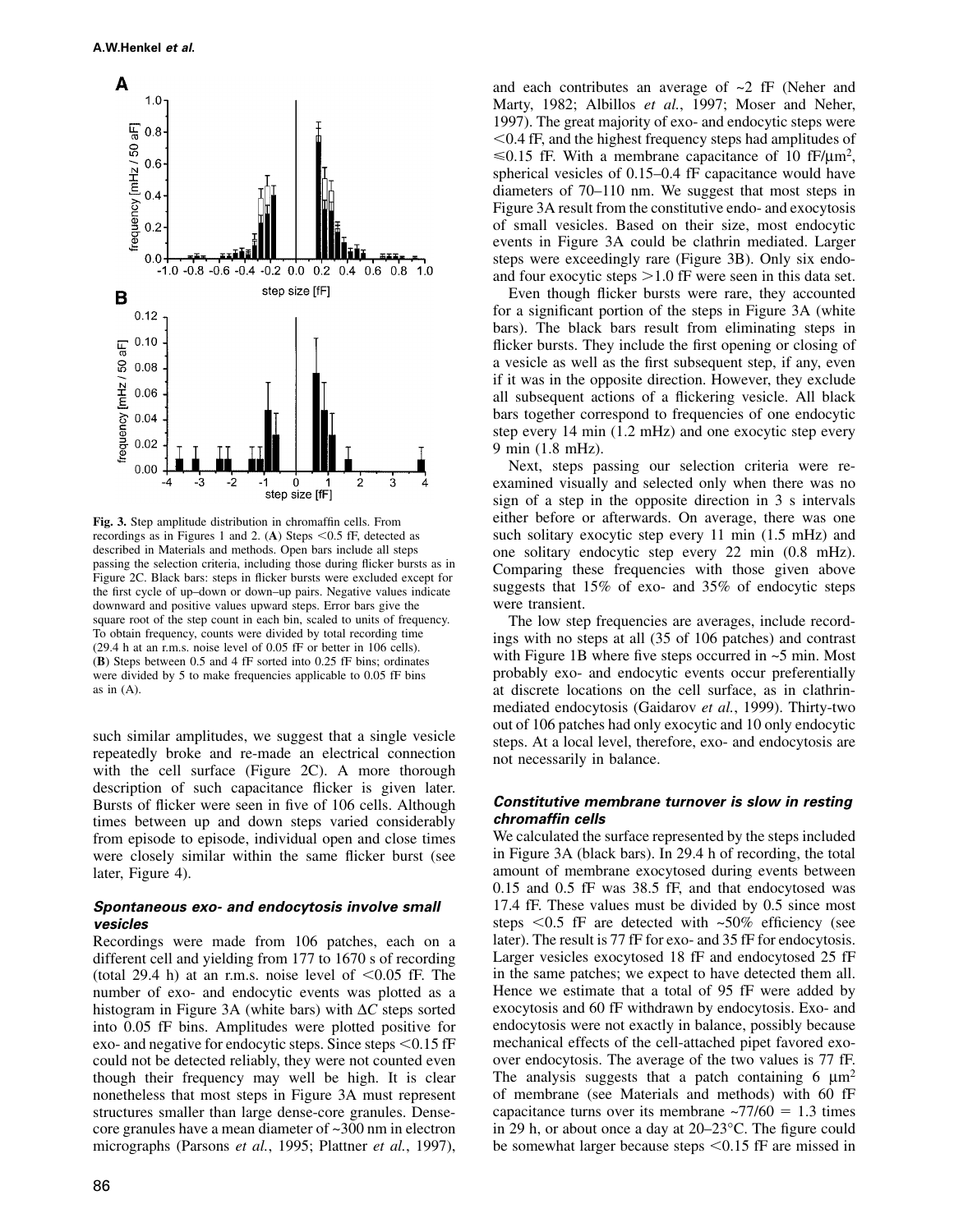

**Fig. 4.** Staurosporine-induced capacitance flicker. Standard bath solution with 2 µM staurosporine. (**A**) Probable instance of frustrated endocytosis. Upper trace, ∆*C*; lower trace, ∆*G*. The trace starts 398 s after the beginning of the recording; prior to the episode shown, there were no episodes of flicker by other vesicles. (**B**) As in (A) but magnified and from a different cell. Note the regular rhythm of up- and downward steps. (**C**) Histograms of open times (∆*C* trace high) and closed times (∆*C* trace low) from an episode including the trace in (B). The timing of ∆*C* steps was determined as described in Materials and methods, except that the presence or absence of a step was decided by inspection.

our recordings. Turnover is also expected to be faster at 37°C (Matlin and Simons, 1983).

We calculated the volume associated with each downward step (black bars in Figure 3A) assuming that endocytic vesicles are spheres surrounded by membrane of 10 fF/µm<sup>2</sup> specific capacitance. After correcting for our detection efficiency, the sum from all recorded steps of  $0.5$  fF in Figure 3A (black bars) was 0.112 fl. The relatively few larger steps took up as much volume, 0.12 fl, bringing the total to 0.23 fl/patch in 29.4 h. If a patch is representative of the entire plasma membrane and contains 1% of a chromaffin cell's surface, then each cell endocytoses 23 fl in 29.4 h, or 0.9 fl/h.

Our estimate includes transient endocytic events that would not cause uptake of extracellular marker, and it fails to include transient exocytic events that would. Apart from flicker bursts, about one-third of exo- and endocytic events are transient. Our estimate is inaccurate in so far as the additional volume imported in transient fusion cannot be expected to equal exactly that attributed erroneously to transient fission events.

## *Staurosporine causes endocytic events to become transient*

In the presence of staurosporine  $(2 \mu M)$ , the occurrence of prolonged episodes of capacitance flicker became more frequent. Figure 4A shows an example. A downward step occurred about midway through the trace and initiated a long sequence of alternating up- and downward steps. As in Figure 2C, we suggest that a single vesicle repeatedly attempted to disconnect its lumen from the external space but succeeded only for short periods. Bursts of such 'capacitance flicker' alternated with periods of silence. In our data set of 14 staurosporine-treated cells, eight cells (or  $57\%$ ) showed flicker bursts, compared with only 6% in the absence of the drug.

**Table I.** Effect of staurosporine on flicker bursts and solitary steps

|                         | No drug         |           | Staurosporine             |           |
|-------------------------|-----------------|-----------|---------------------------|-----------|
| Flicker bursts:         |                 |           |                           |           |
| burst time $(\%)$       | $0.58 \pm 0.4$  | 106 cells | $14.5 \pm 7.3$            | 14 cells  |
| burst duration (s)      | $20.1 \pm 5.4$  | 8 bursts  | $54.4 \pm 27.8$           | 21 bursts |
| open time (s)           | $0.44 + 0.13$   | 8 bursts  | $0.55 + 0.08$             | 21 bursts |
| closed time (s)         | $1.39 \pm 0.29$ | 8 bursts  | $1.5 \pm 0.25$            | 21 bursts |
| step size $(fF)$        | $0.21 \pm 0.02$ | 8 bursts  | $0.31 + 0.05$             | 21 bursts |
| Solitary steps:         |                 |           |                           |           |
| size $(fF)$             | $0.27 \pm 0.01$ |           | 241 steps $0.32 \pm 0.05$ | 11 steps  |
| Step frequency<br>(mHz) | $2.3 \pm 0.1$   |           | 241 steps $1.1 \pm 0.3$   | 11 steps  |

In a burst, at least three steps of alternating direction must follow their predecessor within 3 s and satisfy the criteria outlined in Materials and methods. Any period longer than 3 s between qualifying steps was taken to terminate a burst. Solitary steps must neither follow, nor be followed by, a visually detected step of opposite direction within 3 s. Burst time is the percentage of time in each cell where at least one vesicle is engaged in a burst. Open refers to the time the capacitance is high, closed to when it is low in recordings as in Figures 2C or 4B. The step sizes given are the average of mean step amplitudes in each burst, or the average of solitary steps in each condition.

For analysis, a flicker burst was defined as containing at least four steps alternating in direction, each step following its predecessor within 3 s. Table I summarizes the properties of bursts both with and without staurosporine. The drug strongly increased the fraction of time where at least one vesicle is engaged in a burst. It had lesser or no effects on the other variables in Table I. The mean step amplitudes are similar or identical to that of solitary steps. With staurosporine, there are fewer solitary steps, as if at least some bursts of transient closings and openings occur at the expense of the complete fusions and fissions seen without drug. The last two findings are consistent with the idea that the same types of vesicles successfully complete exo- and endocytosis in the absence of the drug. However, they fail to do so in the presence of staurosporine and instead they lapse into a flickering mode. Flicker with the drug appears similar to the flicker occasionally recorded without the drug, except for a difference described later. We cannot rule out that staurosporine also induces a completely new exo–endocytic mechanism.

### *Vesicles close and re-open rhythmically*

Figure 4B shows a segment of a burst at higher magnification. Again, alternating up- and downward ∆*C* steps of very similar amplitude suggest that the fission pore of a single vesicle repeatedly opened and closed, or dilated and constricted. Figure 4C shows histograms for the 'open time' of this burst (where the ∆*C* level was high and the vesicle presumably connected to the extracellular space) and for the closed time. The open time histogram in particular showed a pronounced peak. Both histograms differ strongly from those obtained for the stochastic opening and closing of ion channels (summarized, for example, in Colquhoun and Hawkes, 1981). Evidently fission pores in endocytic vesicles may open and close rhythmically rather than stochastically.

## *Staurosporine hinders complete vesicle closure*

Do flicker bursts result from exocytic vesicles failing to open fully, from endocytic vesicles failing to close fully,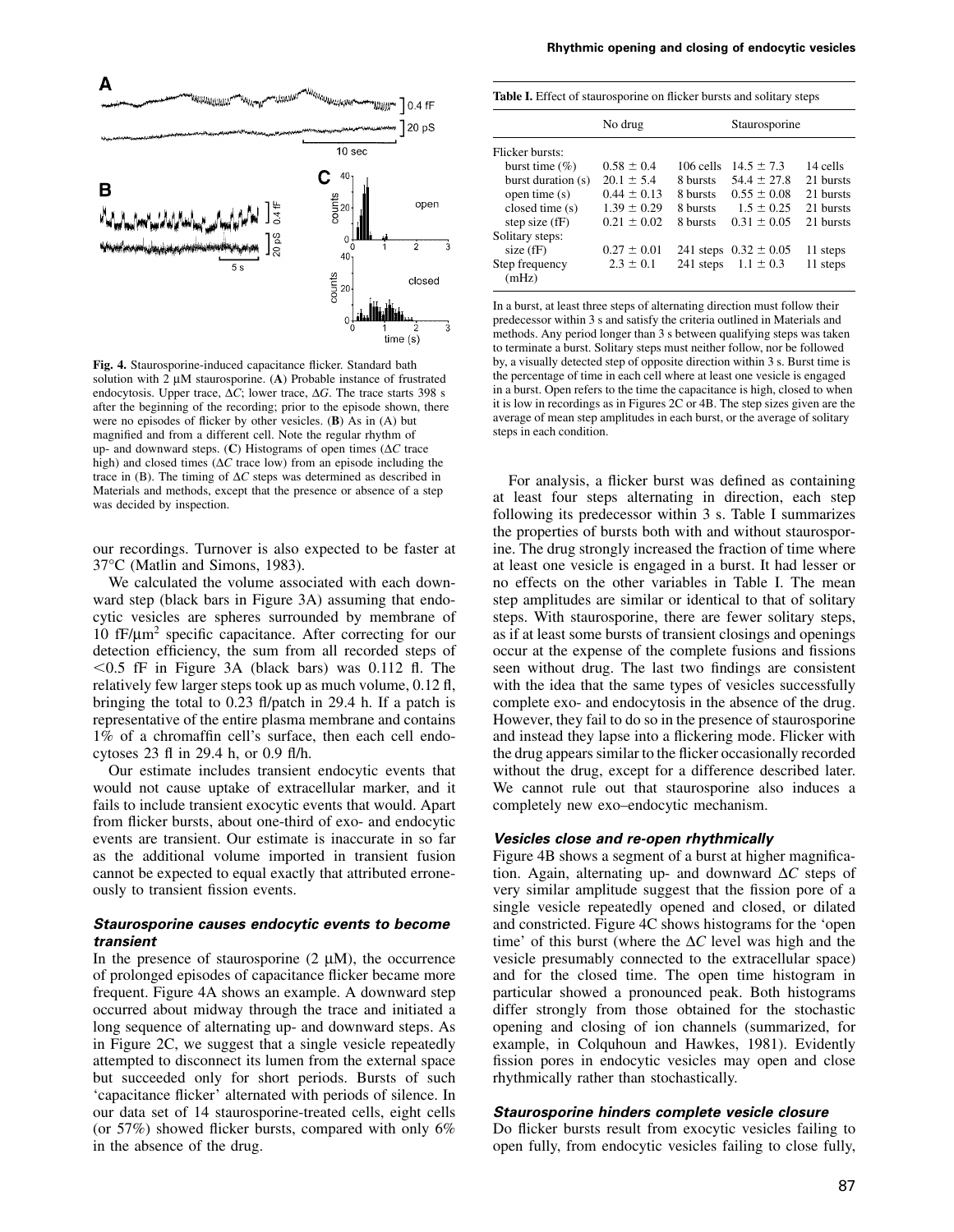

**Fig. 5.** Incomplete fusions and fissions cause ∆*G* steps. (**A**) Real (∆*G*) and imaginary parts of the electrical admittance (∆*C*) are calculated for a typical 0.3 fF vesicle and an excitation frequency of 8 kHz, and plotted against the conductance of the aqueous pore connecting the vesicle lumen with the external space. The equations are  $\Delta C = 2\pi f C_v / z$  and  $\Delta G = [(2\pi f C_v)^2 / g] / z$  where  $\overline{C_v}$  is the capacitance of the vesicle, *f* the frequency of the sinusoid, *g* the pore conductance and  $z = [(2\pi f \dot{C}_v/g)^2 + 1]$  (see, for example, Breckenridge and Almers, 1987). A vesicle fusing with the plasma membrane (rightward arrow) would start with both ∆*G* and ∆*C* equal to zero. As its fusion pore opens to, for example, 100 pS, ∆*C* increases by nearly 0.3 fF while a ∆*G* deflection of ~2 pS remains. Both ∆*C* and ∆*G* vary in parallel. A vesicle budding off the plasma membrane and forming a fission pore of 2pS (leftward arrow) would start with  $\Delta G = 0$  and cause a drop in ∆*C* by ~0.3 fF, but as long as its pore conductance remains finite, a ∆*G* deflection also remains. ∆*G* and ∆*C* vary in opposite directions. (**B**) Average time course of down- and upward steps in the episode shown in Figure 4B, calculated as follows. We divided the ∆*C* and ∆*G* traces into 300 ms segments, one ∆*C*–∆*G* pair for each upward step and one pair for each downward step. Segments containing downward steps were aligned to the falling phases of ∆*C* and averaged, those with upward steps were treated similarly. The result (left) shows ∆*C* and ∆*G* deflections at greatly diminished noise levels. (**C**) Possible morphological basis of the electrical events in (B).

or both? Flicker bursts caused by an endocytic vesicle start with a downward step, and those caused by an exocytic vesicle start with an upward step. However, this distinction cannot be made in most recordings in staurosporine as these start in the middle of a burst. The calculation plotted in Figure 5A illustrates an alternative method to distinguish a vesicle trying to undergo fusion from one trying to undergo fission.

A vesicle fusing with the plasma membrane but opening incompletely is expected to cause an upward ∆*C* step accompanied by an upward ∆*G* step (right-pointing arrow). The ∆*G* step represents the appearance of an electrical conductance connecting the vesicle lumen to the outside, namely the conductance of the fusion pore while it has not dilated fully (e.g. Breckenridge and Almers, 1987; Zimmerberg *et al.*, 1987). ∆*G* vanishes when the pore conductance becomes too large to support a significant voltage difference under sinusoidal excitation. By contrast, when a vesicle buds from the cell surface or when it constricts an initially wide connection with the external space, the result is a downward ∆*C* step accompanied by a ∆*G* increase (left-pointing arrow in Figure 5A). Now the ∆*G* step represents the resistance of the aqueous connection, called the fission pore (Rosenboom and Lindau, 1994). ∆*G* vanishes when the fission pore has closed completely. Hence ∆*C* and ∆*G* will vary in parallel when a vesicle fuses without opening completely, and in opposite directions when a vesicle tries to undergo fission without closing completely.

∆*G* and ∆*C* changes during flicker bursts were compared. In most recordings, deflections in the ∆*G* trace seemed lost in noise. To make them more visible, all segments containing steps were excised from a burst, aligned to the times of capacitance steps, and both the ∆*C* and ∆*G* segments thus aligned were averaged. The result of such an analysis for the vesicle in Figure 4C is shown in Figure 5B. ∆*G* increased while ∆*C* fell.

The ∆*G* deflection is not the result of an incorrect phase setting. To make the ∆*G* deflection disappear, the phase would have to be  $\sim 17^\circ$  more negative. However, when the ∆*C* and ∆*G* traces were re-calculated with this new phase, the ∆*C* trace showed deflections that were correlated temporally with the opening and closing of ion channels elsewhere in this trace (not shown). Since ion channels change only the conductance and not the capacitance, the more negative phase setting must be incorrect. With the new phase, the ∆*C* changes were also correlated temporally with the ∆*G* changes. To find out by how much the new phase was in error, we plotted ∆*C* against ∆*G* while ion channels opened and closed (not shown). The regression line formed an angle of  $-20 \pm 2^{\circ}$  with the abscissa  $(p \le 0.0001)$ ; hence the new phase was  $-20^{\circ}$  too negative and the phase originally used in Figure 5B was within 3° of being correct. Evidently, ∆*G* and ∆*C* deflections of this vesicle were genuinely in opposite directions, consistent with a vesicle closing transiently and incompletely.

The traces in Figure 5B are consistent with a vesicle of 0.27 fF capacitance constricting a fission pore down to a conductance of only 4 pS. Figure 5C shows a possible morphological basis for the vesicle in Figure 5B. In other vesicles, no ∆*G* deflection could be detected even after signal averaging multiple steps. These vesicles must either have closed completely or their fission pore conductance was  $\leq 1$  pS.

In 15 of 22 flicker bursts with staurosporine, ∆*G* and ∆*C* varied in the opposite direction, in six ∆*G* did not vary measurably and in only one did ∆*G* and ∆*C* vary in parallel. In the absence of the drug, ∆*G* and ∆*C* changes were parallel in three of eight vesicles, opposite in four of eight vesicles and in one ∆*G* did not vary measurably. Apparently, the predominant effect of staurosporine is to prevent vesicles from closing their fission pore completely. Hence the drug may be viewed as an inhibitor of endocytosis.

## *Our step selection erroneously rejects half of the small capacitance steps*

To avoid contaminating our ∆*C* step count by noise, we applied stringent step selection criteria (see Materials and methods) that most probably made us reject some genuine steps. Flicker episodes provide an opportunity to test how many steps are falsely rejected since, during flicker, rhythmically repeating steps of similar or identical ampli-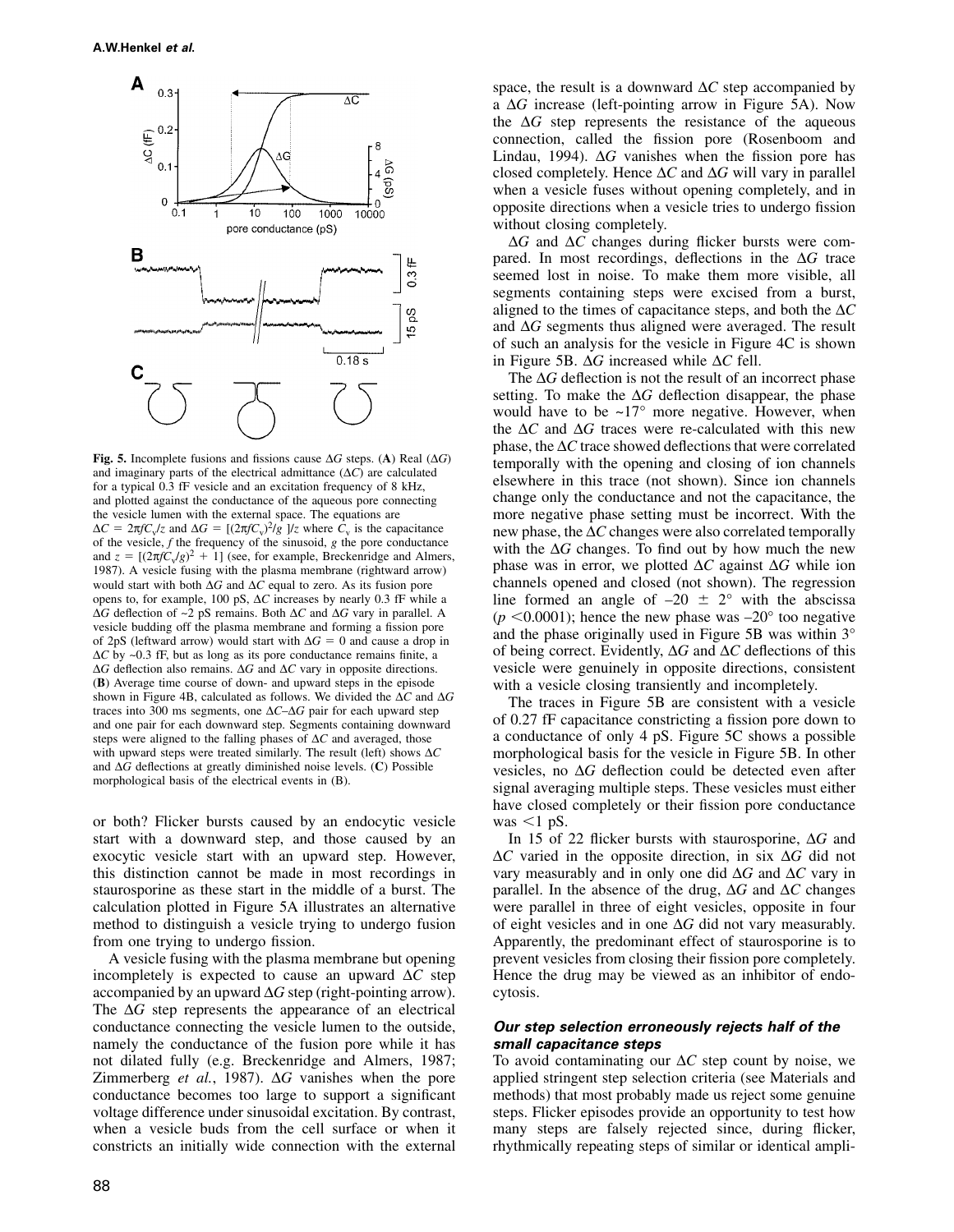

**Fig. 6.** Capacitance steps in stimulation buffer. (**A**) A cell showing an unusually large number of large exocytic steps. (**B**) A histogram from two such cells, with the ordinate scaled as in Figure 3B. Note the preponderance of exocytic steps. Large  $(>0.5 \text{ fF})$  upward steps occurred 17 times more frequently than in the other 43 cells from this data set.  $(C)$  Capacitance flicker in the presence of 2  $\mu$ M staurosporine. Upper, ∆*C*; lower, ∆*G*.

tudes are easily recognized visually even if they do not pass all criteria of automated selection. We inspected traces as in Figures 2C or 4A and B and with step amplitudes from 0.15 to 0.3 fF. Steps were detected visually and their number was compared with the number of steps detected by our selection algorithm. The algorithm accepted 64  $\pm$  13% of transitions in staurosporine (mean step amplitude 0.19  $\pm$  0.01 fF in nine bursts) and 45  $\pm$  7% without the drug (eight bursts; mean step amplitude  $0.21 \pm 0.02$  fF).

## *Staurosporine also induces flicker in large vesicles*

Unlike the recordings discussed so far, those of Albillos *et al.* (1997) showed frequent large upward steps that represented exocytosis of dense-core granules as they were accompanied by quantal release of catecholamine. This was confirmed when we made recordings under conditions similar to those of Albillos *et al.* (1997) in an external solution that encouraged exocytosis of dense-core granules as it contained elevated  $[Ca^{2+}]$  and the K channel blocker tetraethylammonium. In a total of 2 h of recordings from 43 cells, exocytic steps with amplitudes between 0.5 and 4 fF appeared at 10 times higher frequency than even



**Fig. 7.** Endocytic organelles in chromaffin cells. Rapidly frozen, 100 nm thick sections. Arrows indicate the possible clathrin coat. Note open endocytic vesicles in (**A**) and (**C**), and the large dense-core granules in (**B**) and (C).

the smallest steps in standard bath solution. Recordings from two cells showed particularly high exocytic step frequency; one is shown in Figure 6A. The step size histogram for exocytosis in the two cells showed a peak at  $\sim$ 1.2 fF (Figure 6B), as in the histogram of Albillos *et al.* (1997) and at values nearly 10 times higher than the exocytic steps in Figure 3.

Figure 6C was recorded under identical conditions but in the presence of staurosporine. After 6 min of silence, a downward step in the ∆*C* trace initiated flicker of an  $\sim$ 1 fF vesicle. Since downward steps of this size were exceedingly rare in normal bathing solution, those in Figure 6C are most probably a consequence of stimulating exocytosis of LDCVs. It probably marks the closing of an LDCV that had performed exocytosis earlier and whose cavity had remained intact and connected to the cell surface. Soon other vesicles of at least three different sizes joined. ∆*C* steps are accompanied by transient deflections in the ∆*G* trace, as expected if aqueous connections to the vesicle cavities dilated and constricted gradually (Albillos *et al.*, 1997). In most cases, multiple vesicles started to flicker soon after the first vesicle started, and continued until the end of the recording. Flicker was not obviously rhythmic. Apart from this difference, however, the recording suggests that staurosporine affects large and small vesicles similarly. Of 16 cells in the presence of staurosporine, 13 showed flicker, and in 11 of them multiple large vesicles flickered simultaneously. Without the drug, short flickers of single vesicles were observed in only two of 45 cells.

## *Endocytic organelles in chromaffin cells*

Although endocytic events are rare in resting chromaffin cells, endocytic structures near the plasma membrane were observed occasionally. Figure 7 shows three examples in quickly frozen sections, two of them still open to the external space (Figure 7A and C). Coats possibly representing clathrin are seen to cover portions of the structures. Comparable structures were also seen in stimulated chromaffin cells (Patzak and Winkler, 1986). The structures are not spherical. If they are approximated as cylinders, their surface areas would be in the range 0.020–0.033 µm2, and would result in 0.20–0.33 fF downward steps when they disconnect from the cell surface.

## **Discussion**

Cells continuously renew their plasma membrane through constitutive exo- and endocytosis. In chromaffin cells,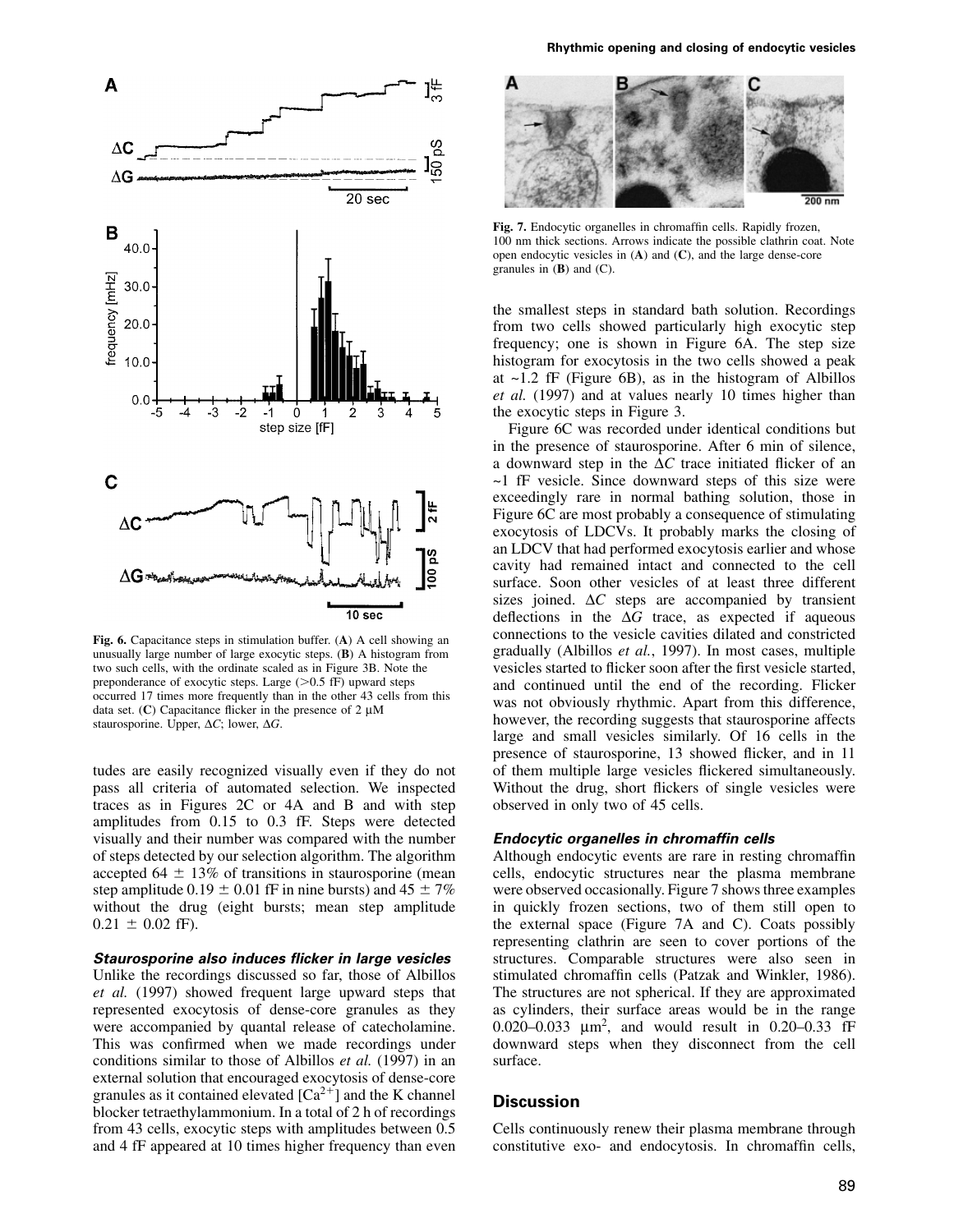constitutive plasma membrane turnover has not been studied in detail, as attention has focused on calciumtriggered exocytosis and the membrane retrieval that follows it (Henkel and Almers, 1995). Nonetheless, resting chromaffin cells readily take up extracellular marker and hence perform constitutive endocytosis (von Grafenstein and Knight, 1993). In cell-attached patch–clamp recordings, we found that the plasma membrane capacitance spontaneously diminished in small steps, as if due to the retrieval of  $\leq 0.04$   $\mu$ m<sup>2</sup> membrane pieces caused by endocytosis of  $\leq 110$  nm diameter spherical vesicles. The events detected by us  $(0.015-0.040 \text{ nm}^2)$  would result in a volume uptake of  $\sim 0.9$  fl/h per cell, similar to the 1.2 fl/h per cell observed previously with extracellular markers (von Grafenstein and Knight, 1993; their Figure 2a). We also observed endocytic structures by electron microscopy in resting chromaffin cells. The structures were partially coated and their surface area was of the order of  $0.02-0.03 \mu m^2$ . Hence the downward capacitance steps observed here most probably represent single events of constitutive endocytosis because they have the size expected from endocytic organelles in chromaffin cells, and are predicted to result in a volume uptake as found with extracellular markers.

The organelle for constitutive exocytosis has not been characterized in chromaffin cells. In embryonic chick myotubes, 100 nm diameter vesicles are thought to carry nicotinic acetylcholine receptors to the plasma membrane (Bursztajn and Fischbach, 1984) while virus-infected BHK-21 cells contain 50–100 nm diameter vesicles thought to carry viral protein to the plasma membrane (Griffiths *et al.*, 1985). Hence vesicles for constitutive exocytosis in these cells are 50–100 nm in diameter, and increase the cell surface in  $0.008-0.031$   $\mu$ m<sup>2</sup> steps on exocytosis. By analogy, we expect the plasma membrane capacitance of chromaffin cells to increase in 0.08–0.31 fF steps. Our method does not reliably detect 0.08 fF steps and would miss most of the smallest vesicles in BHK-21 cells. Nonetheless, spontaneous upward steps were observed, and the vast majority had amplitudes of 0.15–0.4 fF, similar to those predicted from morphological studies. It seems likely that the spontaneous upwards steps in capacitance represent single constitutive exocytic events.

## *Rhythmic closing and opening of endocytic vesicles*

Remarkably often, exo- and especially endocytic events appeared transient. Sometimes vesicles rhythmically opened and closed, or dilated and constricted their connection to the external space. This surprising behavior became dominant in the presence of the protein kinase inhibitor staurosporine. It was never seen when patch pipets were sealed onto silicone beads (see Materials and methods), hence it cannot be an instrumentation artifact. The rhythmic closing and opening of fission pores is in striking contrast to the stochastic opening and closing of single ion channels. Open time histograms of single channels have their highest value at infinitesimally short intervals and then fall exponentially at longer times. In contrast, both open and closed time histograms for rhythmically opening vesicles showed a peak. In the presence of staurosporine, the transient closing events during a flicker burst often were accompanied by an increase in the ∆*G* trace, suggesting that an endocytic vesicle was closing incompletely.

Rhythmic closing and opening is strongly stimulated by staurosporine, but is also seen occasionally in the absence of the drug. The finding is reminiscent of 'potocytosis' (Anderson *et al.*, 1992), a hypothesis postulating the rhythmic opening and closing of caveolae to explain folate uptake. However, protein kinase C inhibits potocytosis by inhibiting the internalization of caveolae (Smart *et al*., 1994), and hence the kinase inhibitor staurosporine is expected to stimulate internalization and hence the fission of the vesicle. This would be opposite to what the present results suggest. It remains unknown whether the rhythmic opening and closing is related to potocytosis, whether it has a physiological purpose or whether it represents a rare malfunction resulting from an underdamped biochemical feedback cascade.

On a molecular level, the rhythmic behavior will require a long sequence of reactions with similar rate constants before a final event constricts the access pore of a vesicle. It will require a similarly long sequence before a final and most likely different reaction opens the vesicle. It is difficult at present to speculate on this point. Endocytosis is thought to happen in two steps. First the endocytic vesicle (Figure 5C, left) is pulled away from the cell surface and the membranous neck that still connects it lengthens and narrows (Figure 5C, middle; see also Stowell *et al.*, 1999). Next the neck is broken and the vesicle disconnects. If staurosporine prevents the neck from being broken and if the force pulling the vesicle exists for a fixed time only, the vesicle might re-approach the plasma membrane and its neck might shorten and widen again (Figure 5C, right). For instance, a large number of dynamin molecules are thought to assemble, probably sequentially, to form a spiraling collar around the neck of a vesicle (Hinshaw and Schmid, 1995; Takei *et al*., 1995). The collar was suggested to force the vesicle away from the plasma membrane when it autocatalytically hydrolyzes GTP and lengthens suddenly (Stowell *et al.*, 1999). However, another protein probably is required to disconnect the vesicle completely (Sever *et al.*, 1999). If it is inhibited by staurosporine, the vesicle may fail to disconnect before the dynamin collar disassembles again. An alternative hypothesis may envisage the vesicle pulled away from the plasma membrane in small sequential steps, either by a myosin crawling processively along an actin filament or by the polymerization of G-actin monomers. The vesicle may re-approach the plasma membrane when the force on the vesicle subsides, either because polymerization stops or because the tension on the vesicle becomes so high that the myosin lets go. None of the three hypotheses explains all features of rhythmic flicker bursts, and the molecular mechanism may not be known for some time. Nonetheless, the finding suggests that endocytosis is based on a reaction sequence that may function as a chemical oscillator. The actin polymerization-driven movement of *Listeria* becomes pulsatile with N-terminal deletions in the bacterial protein ActA (Lasa *et al*., 1997).

## *Effects of staurosporine on exo- and endocytosis*

At the frog nerve–muscle synapses, staurosporine was reported to prevent the escape of FM1-43 from synaptic vesicles, while allowing the escape of neurotransmitter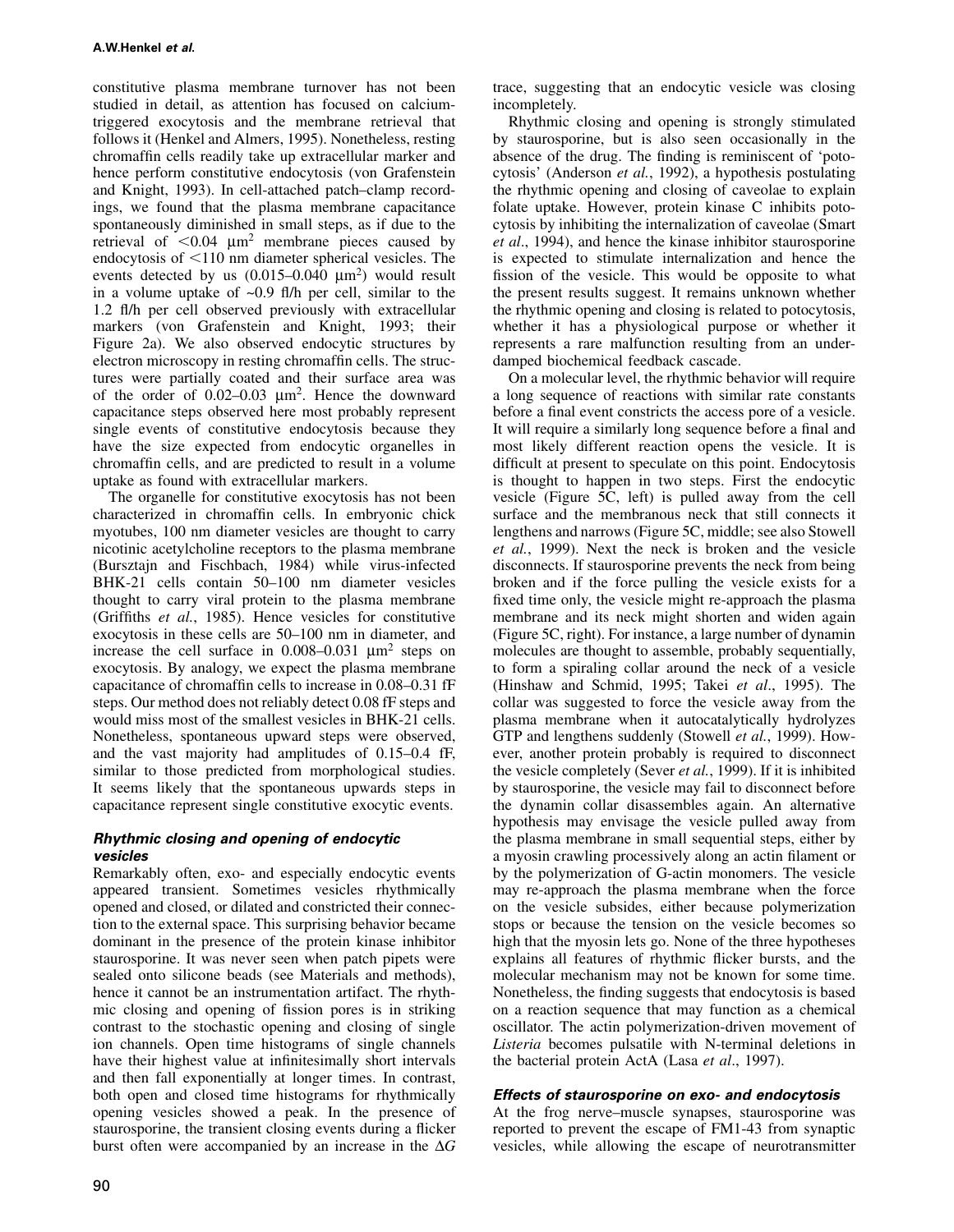(Henkel and Betz, 1995). FM1-43 is a lipidic dye and it was suggested that vesicles release transmitter without mixing their lipid and flattening into the cell surface ('kissand-run' exocytosis, Fesce *et al.*, 1996). Recent work on hippocampal neurons has confirmed that synaptic vesicles can remain connected to the cell surface for seconds, retain some of their FM1-43 and then disconnect again in a rapid phase of 'endocytosis' that is hastened by staurosporine (Klingauf *et al.*, 1998). At synapses, staurosporine can be viewed as inhibiting the final step in exocytosis, namely full fusion of the exocytic vesicle with the plasma membrane. A second effect of staurosporine is more likely to be related to the cytoskeleton or to proteins that bind vesicles to the cytoskeleton. When synaptic vesicles are newly formed by endocytosis, they fail to mix into the pool of pre-existing vesicles when the drug is present (Kraszewski *et al.*, 1996).

In the present work, the dominant effect of the drug was to inhibit a late step in endocytosis, namely the separation of endocytic vesicle from the plasma membrane. Inhibition of endocytosis is suggested by a difference between flicker bursts with and without staurosporine. With the drug, ∆*C* and ∆*G* tend to change in opposite directions, as expected from vesicles trying unsuccessfully to close, while without the drug parallel and antiparallel changes in ∆*C* and ∆*G* were about equally frequent. Endocytic action in staurosporine became repetitive, transient and often demonstrably incomplete.

In summary, staurosporine inhibits closure of vesicles in chromaffin cells, hastens endocytosis in hippocampal neurons and inhibits the full opening of synaptic vesicles during exocytosis in motor neurons. At the concentrations used in this and the previous work, staurosporine is expected to inhibit many protein kinases, and this may wholly or in part account for the variety of effects. The findings suggest that phosphorylation influences multiple steps in endo- and exocytosis to different degrees in different cells.

## **Materials and methods**

Bovine chromaffin cells (BCCs) were prepared and cultured as described (Parsons *et al.*, 1995), and used 2–5 days after preparation. The standard bath solution contained, in mM: 150 NaCl, 2 KCl, 2 MgCl<sub>2</sub>, 2 CaCl<sub>2</sub>, 10 HEPES–NaOH buffer pH 7.2. Staurosporine (Calbiochem) was kept as a 2 mM stock solution in dimethylsulfoxide (DMSO). Recording pipets (borosilicate glass, wall thickness 0.3 mm, o.d. 2 mm) were pulled with a micropipet puller (Flaming/Brown, Model P-97), coated with wax (Kerr®, Sybron). They were fire-polished immediately before use and filled with bath solution; their resistances were then  $1.5-3$  M $\Omega$ . Pipets were sealed against the membranes of chromaffin cells to isolate electrically beneath them a membrane patch for 'cell-attached recording'. Patches were held at a d.c. potential of  $+20$  mV relative to the bath, making the potential across the membrane patch (cytosol minus pipet) 20 mV more negative than elsewhere on the plasma membrane. Photomicrographs  $(100 \times$  oil objective, NA 1.3) showed the pipets to have opening diameters of 1.5–2  $\mu$ m, corresponding to an opening of  $2-3 \mu m^2$  cross-sectional area. The patch was larger than the crosssectional area of the pipet tip because the plasmalemma bulged into the opening. If hemispherical, the bulge would have a surface of  $3.5-6 \mu m^2$ ,  $\sim 0.5-1\%$  of the area of a typical chromaffin cell. All experiments were carried out at 20–23°C. Electron microscopy was carried out as described (Parsons *et al.*, 1995; Tse *et al.*, 1997).

#### *Capacitance measurements*

Changes in the electrical capacitance of the membrane patch were used as an assay for changes in patch surface area due to exo- and endocytic events. Capacitance changes (∆*C*) were measured with a lock-in amplifier (SR830-DSP; Stanford Research Systems, Stanford, CA) set to a time constant of 0.3 ms and connected to an EPC-7 patch–clamp run at full bandwidth and a gain of 50 mV/pA or higher. An 8 kHz sine wave of 240 mV peak-to-peak amplitude was superimposed onto the d.c. potential applied to the pipet. In-phase (∆*G*, conductance) and 90°C out-of-phase (∆*C*, capacitance) signals were filtered with a four-pole Bessel filter at 160 Hz, and sampled and written to disk at 333 Hz each by a Labmaster A/D converter (Axon Instruments, Burlingame, CA) in a computer running DOS 6.0. The patch current and voltage were filtered at 200 Hz and also recorded at 333 Hz each; after the filter, line frequency interference was removed from the current signal with a signal processor (HumBug, Quest Scientific). Recording and analysis were performed with software written by A.W.Henkel.

At the beginning of a recording, the *C*fast setting on the EPC-7 patch– clamp amplifier was changed repeatedly by 3 fF with a push button installed for this purpose. The phase setting was adjusted until this maneuver produced no deflections on the  $\Delta G$  trace. The phase shift  $\phi_0$ thus required was  $\phi_0 = -45^\circ$  and compensated for electronic delays in the EPC-7 and for the delayed charging of the pipet capacitance (~4.5 pF) through the feedback resistor of the amplifier. During data analysis, it appeared that this setting was imperfect, as it did not completely prevent conductance changes from feeding into the ∆*C* signal. To find a more appropriate phase shift, we chose segments of the recording where spontaneous single channel activity or temporary seal instabilities caused fluctuations in the ∆*G* trace. Caused entirely by conductance changes, such events should not cause fluctuations in the ∆*C* trace, and the best phase setting should be one that minimizes noise in such a ∆*C* segment. To find this, we re-computed the ∆*G* and ∆*C* traces (Lindau, 1991) with an additional phase shift, φ:

> $\Delta G$ <sub>corr.</sub> =  $\Delta G \times \cos (\phi) + \Delta C \times \sin (\phi)$  $\Delta C_{\text{corr}} = -\Delta G \times \sin (\phi) + \Delta C \times \cos (\phi)$

The calculation was repeated as  $\phi$  was varied in 1° steps from -90 to 90°C. For each ∆*C* trace thus calculated, we measured the r.m.s. noise. The phase shift resulting in the lowest r.m.s. ∆*C* noise was taken as optimal, and was typically 2–20 $^{\circ}$  more negative than  $\phi_0$ .

#### *Capacitance step detection*

After phase correction, the ∆*C* trace was scanned for up- and downward steps possibly representing exo- and endocytic events (see also Hartmann *et al*., 1995). A computer program first loaded a pair of ∆*C* and ∆*G* data segments (10 000 points each) from disk into memory. For each point, *n*, it averaged four adjacent  $\Delta C$  points, ( $\Delta C$ <sub>*n* – 3</sub> to  $\Delta C$ <sub>*n*</sub>), as well as the next four  $(\Delta C_{n+1}$  to  $\Delta C_{n+4})$ . If the difference of the means had an absolute value  $>0.1$  fF, it was tentatively assumed that a step had occurred between points  $n$  and  $n + 1$ . Regression lines were fitted through 150 ms segments both before and after the putative step (see Figure 1C), i.e. through points  $(n - 50)$  to *n* and through points  $(n + 2)$ to  $(n + 52)$ . The program then measured the slopes of the regression lines, their vertical distance (step amplitude) at point  $n + 1$ , and the r.m.s. noise of the ∆*C* points about the ∆*C* regression lines. Similar regression lines were also fit to the ∆*G* traces. The step was accepted if it satisfied the following criteria. (i) The ∆*C* r.m.s. noise about both regression lines was <0.05 fF; (ii) the amplitude of the  $\Delta C$  step was between 0.15 and 1 fF; (iii) the  $\Delta C$  step amplitude was at least three times larger than that of the accompanying ∆*G* step, if any; (iv) the slopes of the  $\Delta C$  regression lines differed by <3.2 fF/s; and (v) the step did not result from lock-in amplifier resets or manual capacitance compensations carried out from time to time. If all criteria were met, the accompanying ∆*C* and ∆*G* segments were saved in a separate file, and the program resumed step detection after skipping four points (points  $n + 1$  to  $n + 5$  in our example). Our criteria were strict and recognized only about half of all ∆*C* steps actually occurring (see Results).

We used slightly different criteria to detect capacitance steps larger than 0.5 fF, because during exo- and endocytosis ∆*C* changes tend to spread out in time as fusion and fission pores slowly change conductances. Traces were plotted on a chart recorder and screened by eye for large *C* steps. If a step was detected, the segment containing the step was loaded into computer memory. Regression lines were fitted as above, except that a longer interval of 10 ms was allowed between the end of the prestep regression line and the step, and an interval of 40 ms between the step and the post-step regression line. This allowed conductance changes in fusion pores to run their course. Then the noise about the regression lines and the step amplitude was measured as above. Steps were accepted if their amplitudes were between 0.5 and 4 fF, if their amplitude exceeded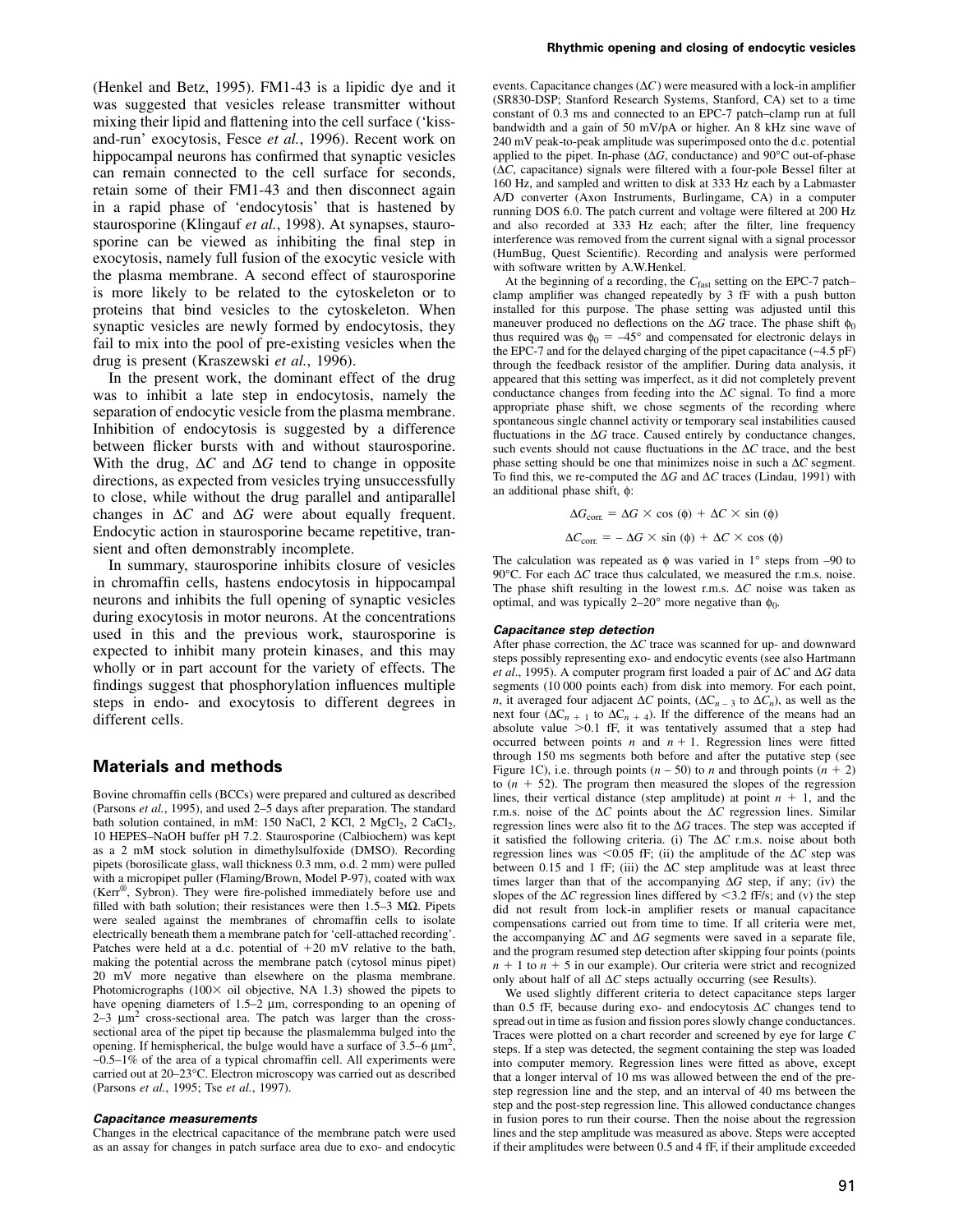the noise about the regression lines at least 4-fold and if the ∆*C* regression lines before and after a step differed in slope by <3.2 fF/s.

To calculate the average frequency of steps, we measured the time during which the recording noise was low enough for steps to satisfy our selection criteria. We divided ∆*C* traces into 100 ms segments, fitted each by a straight line and measured the r.m.s. fluctuations about that line. Segments with noise of maximally 0.05 fF were accepted. On average, this was true ~90% of the time.

To test how often steps may be the chance result of recording noise, small balls of polymerized silicone resin (Sylgard) were prepared as follows. The tip of a fine syringe needle was bent into a small metal loop, and the loop dipped into a mixture of 1 ml of silicone rubber compound RTV615A and 100 µl of curing agent RTV615B (General Electric). The silicone formed a bead around the metal loop that was hardened for 5 min in a hot air stream. The bead was submerged in standard bath solution and a seal was formed with a patch pipet as if the silicone ball were a cell. To set the phase optimally, we proceeded as with cells, using recording segments where the pipet was withdrawn slightly to reduce the seal resistance to  $\leq$  5 G $\Omega$ . In 14 h of recording, three upward steps  $(0.28 \pm 0.04 \text{ fF})$  and eight downward steps  $(0.36 \pm 0.09 \text{ fF})$  passed all our selection criteria. Their combined frequency ( $0.22 \pm 0.07$  mHz) may be taken to represent a lower limit on what may be detected in living cells. It was not increased by staurosporine and was significantly lower than in chromaffin cells.

### *Recording steps under conditions favoring exocytosis of dense-core granules*

Experiments were carried out in a solution similar to that used by Albillos *et al.* (1997). Our bath solution contained (in mM) 120 NaCl, 10 CaCl<sub>2</sub>, 2 KCl, 2 MgCl<sub>2</sub>, 20 tetraethylammonium (TEA), 5.5 glucose, 10 HEPES–NaOH pH 7.4. The pipet solution was identical except that it lacked glucose and contained additionally 0.1 mM carbachol. The lock-in amplifier used an 8 kHz sine wave of 50 mV peak-to-peak, and had its output time constant set to 3 ms. The voltage, ∆*C* and ∆*G* signals were not filtered; current was filtered at 100 Hz. Each of the four signals was sampled at 25 Hz. ∆*C* and ∆*G* traces were analyzed automatically as above except that regression lines were fitted to 375 ms segments each before and after the step [points  $(n - 14)$  to *n* and  $(n + 4)$  to  $(n + 19)$ ]. Steps were accepted if their amplitudes were between 0.5 and 4.0 fF, if they exceeded the noise by at least 4-fold and if the regression lines differed in slope by  $\leq 6.4$  fF/s.

## **Acknowledgements**

This work was supported by HFSP grant # RG0197.

## **References**

- Albillos,A., Dernick,G., Horstmann,H., Almers,W., Alvarez de Toledo,G. and Lindau,M. (1997) The exocytotic event in chromaffin cells revealed by patch amperometry. *Nature*, **389**, 509–512.
- Ales,E., Tabares,L., Poyato,J.M., Valeor,V., Lindau,M. and Alvarez de Toledo,G. (1999) High calcium concentrations shift the mode of exocytosis to the kiss-and-run mechanism. *Nature Cell Biol*., **1**, 40–44.
- Alvarez de Toledo,G., Fernandez-Chacon,R. and Fernandez,J.M. (1993) Release of secretory products during transient vesicle fusion. *Nature*, **363**, 554–558.
- Anderson,R.G., Kamen,B.A., Rothberg,K.G. and Lacey,S.W. (1992) Potocytosis: sequestration and transport of small molecules by caveolae. *Science*, 255, 410–411.
- Breckenridge,L.J. and Almers,W. (1987) Currents through the fusion pore that forms during exocytosis of a secretory vesicle. *Nature*, **328**, 814–817.
- Bursztajn,S. and Fischbach,G.D. (1984) Evidence that coated vesicles transport acetylcholine receptors to the surface membrane of chick myotubes. *J. Cell Biol*., **98**, 498–506.
- Colquhoun,D. and Hawkes,A.G. (1981) On the stochastic properties of single ion channels. *Proc. R. Soc. Lond. B Biol. Sci*., **211**, 205–235.
- Fernandez,J.M., Neher,E. and Gomperts,B.D. (1984) Capacitance measurements reveal stepwise fusion events in degranulating mast cells. *Nature*, **312**, 453–455.
- Fesce,R., Valtorta,F. and Meldolesi,J. (1996) The membrane fusion machine and neurotransmitter release. *Neurochem. Int*., **28**, 15–21.
- Gaidarov,I., Santini,F., Warren,R.A. and Keen,J.H. (1999) Spatial control of coated-pit dynamics in living cells. *Nature Cell Biol*., **1**, 1–7.

Griffiths,G., Pfeiffer,S., Simons,K. and Matlin,K. (1985) Exit of newly

synthesized membrane proteins from the *trans* cisterna of the Golgi complex to the plasma membrane. *J. Cell Biol*., **101**, 949–964.

- Hartmann,J., Szepek,S. and Lindau,M. (1995) Regulation of granule size in human and horse eosinophils by number of fusion events among unit granules. *J. Physiol*., **483**, 201–209.
- Henkel,A.W. and Betz,W.J. (1995) Staurosporine blocks evoked release of FM1-43 but not acetylcholine from frog motor nerve terminals. *J. Neurosci*., **15**, 8246–8258.
- Henkel,A.W. and Almers,W. (1996) Fast steps in exocytosis and endocytosis studied by capacitance measurements in endocrine cells. *Curr. Opin. Neurobiol.*, **6**, 350–357.
- Hinshaw, J.E. and Schmid, S.L. (1995) Dynamin self-assembles into rings suggesting a mechanism for coated vesicle budding. *Nature*, **374**, 190–192.
- Hörber, H.J.K., Mosbacher, J. and Häberle, W. (1995) Force microscopy on membrane patches. In Sakmann,B. and Neher,E. (eds), *Single Channel Recordings.* 2nd edn. Plenum Press, New York, pp. 375–393.
- Kelly,R.B. (1985) Pathways of protein secretion in eukaryotes. *Science*, **230**, 25–32.
- Klingauf,J., Kavalali,E.T. and Tsien,R.W. (1998) Kinetics and regulation of fast endocytosis at hippocampal synapses. *Nature*, **394**, 581–585.
- Kraszewski,K., Diell,L., Mundigl,O. and De Camilli,P. (1996) Mobility of synaptic vesicles in nerve endings monitored by recovery from photobleaching of synaptic vesicle-associated fluorescence. photobleaching of synaptic *J. Neurosci*., **16**, 5905–5913.
- Kreft,M. and Zorec,R. (1997) Cell-attached measurements of attofarad capacitance steps in rat melanotrophs. *Pflugers Arch.*, **434**, 212–214.
- Lasa,I., Gouin,E., Goethals,M., Vancompernolle,K., David, V., Vandekerckhove,J. and Cossart,P. (1997) Identification of two regions in the N-terminal domain of ActA involved in the actin comet tail formation by *Listeria monocytogenes*. *EMBO J*., **16**, 1531–1540.
- Lindau,M. (1991) Time-resolved capacitance measurements: monitoring exocytosis in single cells. *Q. Rev. Biophys*., **24**, 75–101.
- Lollike,K., Borregaard,N. and Lindau,M. (1995) The exocytotic fusion pore of small granules has a conductance similar to an ion channel. *J. Cell Biol*., **129**, 99–104.
- Matlin,K.S. and Simons,K. (1983) Reduced temperature prevents transfer of a membrane glycoprotein to the cell surface but does not prevent terminal glycosylation. *Cell*, **34**, 233–243.
- Moser,T. and Neher,E. (1997) Estimation of mean exocytic vesicle capacitance in mouse adrenal chromaffin cells. *Proc. Natl Acad. Sci. USA*, **94**, 6735–6740.
- Neher,E. and Marty,A. (1982) Discrete changes of cell membrane capacitance observed under conditions of enhanced secretion in bovine adrenal chromaffin cells. *Proc. Natl Acad. Sci. USA*, **79**, 6712–6716.
- Parsons,T.D., Coorssen,J.R., Horstmann,H. and Almers,W. (1995) Docked granules, the exocytic burst and the need for ATP hydrolysis in endocrine cells. *Neuron*, **15**, 1085–1096.
- Patzak,A. and Winkler,H. (1986) Exocytotic exposure and recycling of membrane antigens of chromaffin granules: ultrastructural evaluation after immunolabeling. *J. Cell Biol.*, **102**, 510–515.
- Plattner,H., Artalejo,A.R. and Neher,E. (1997) Ultrastructural organization of bovine chromaffin cell cortex—analysis by cryofixation and morphometry of aspects pertinent to exocytosis. *J. Cell Biol*., **29**, 1709–1717.
- Rosenboom,H. and Lindau,M. (1994) Exo–endocytosis and closing of the fission pore during endocytosis in single pituitary nerve terminals internally perfused with high calcium concentrations. *Proc. Natl Acad. Sci. USA*, **91**, 5267–5271.
- Scepek,S. and Lindau,M. (1993) Focal exocytosis by eosinophils compound exocytosis and cumulative fusion. *EMBO J*., **12**, 1811–1817.
- Seaman,M.N., Burd,C.G. and Emr,S.D. (1996) Receptor signalling and the regulation of endocytic membrane transport. *Curr. Opin. Cell Biol*., **8**, 549–556.
- Sever,S., Muhlberg,A.B. and Schmid,S.L. (1999) Impairment of dynamin's GAP domain stimulates receptor-mediated endocytosis. *Nature*, **398**, 481–486.
- Smart,E.J., Foster,D.C., Ying,Y.S., Kamen,B.A. and Anderson,R.G. (1994) Protein kinase C activators inhibit receptor-mediated potocytosis by preventing internalization of caveolae. *J. Cell Biol.*, **124**, 307–313.
- Stowell,M.H.B., Marks,B., Wigge,P. and McMahon,H.T. (1999) Nucleotide-dependent conformational changes in dynamin: evidence for a mechanochemical molecular spring. *Nature Cell Biol.*, **1**, 27–32.
- Takei,K., McPherson,P.S., Schmid,S.L. and deCamilli,P. (1995) Tubular membrane invaginations coated by dynamin rings are induced by GTPγS in nerve terminals. *Nature*, **374**, 186–190.